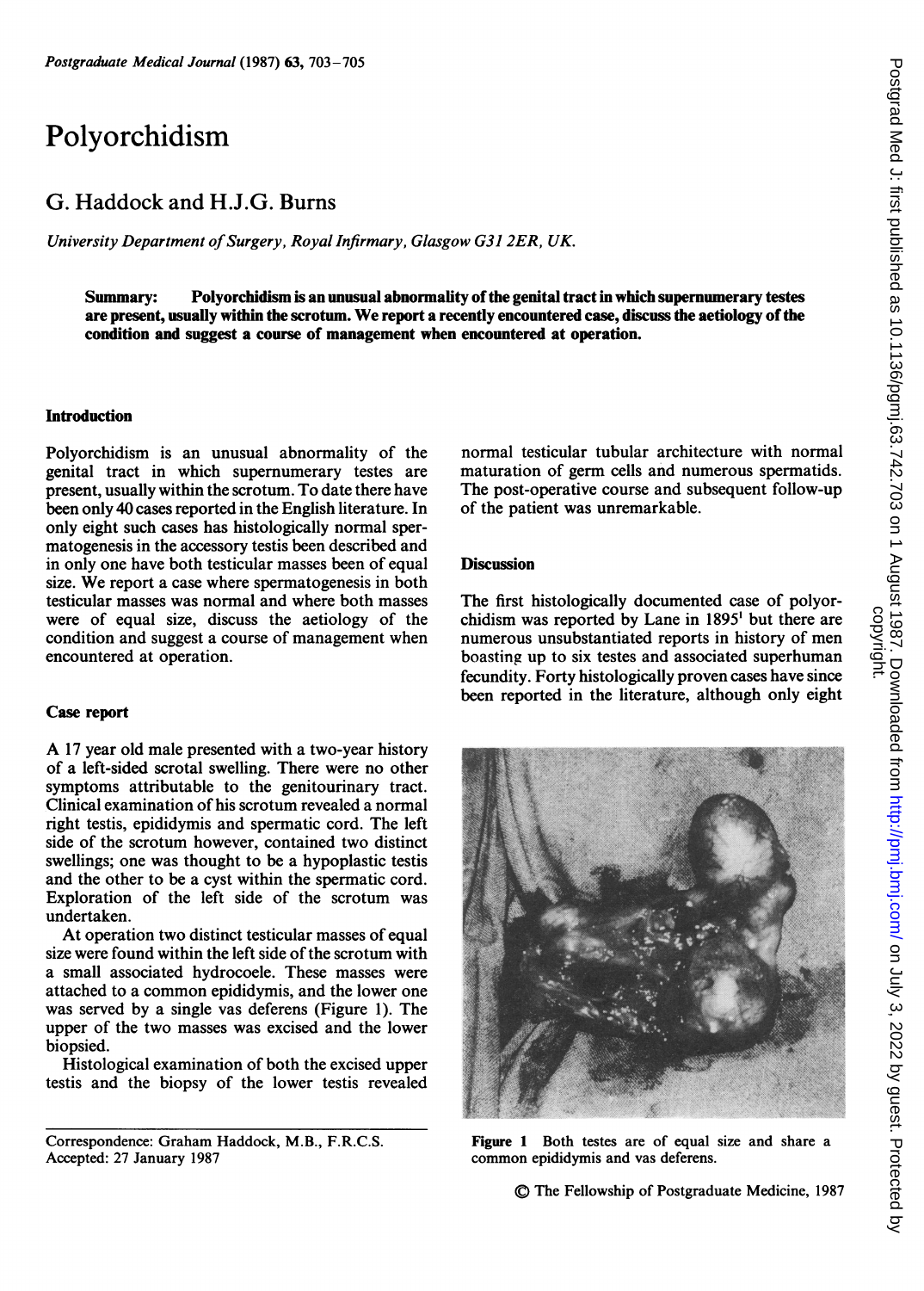

Figure 2 Classification of reported cases of polyorchidism (including current case) based on site of accessory testis.

have reported normal spermatogenesis in the accessory testis and only one exhibited duplicated testes of equal size.<sup>2</sup>

Two theories exist as to the cause of such testicular duplication. Longitudinal duplication of the genital ridge would result in the development of two separate testes. Only the lateral mass would have any connection with the developing mesonephric duct which ultimately forms the epididymis and vas deferens. In such circumstances it might be expected that the total volume of both testes would exceed the expected volume of one alone. Transverse division of the genital ridge during development would result in a number of possible anatomical anomalies depending on the level of the abnormal division. A common vas and epididymis shared by both testicular masses is the most frequent situation, but duplication of one or both of these structures in addition to duplication of the testis has been reported. Division through the mesonephric duct in addition to division through the genital ridge would result in only one of the testicular masses being connected to a vas deferens although both would have separate epididymii. The totally isolated testis usually lacks active spermatogenesis. In transverse divisions the total mass of both testes together is usually not greater than the equivalent of one normal sized testis.<sup>2,3</sup>

Hancock and colleagues classified the reported cases to date in two ways.4 The site of the accessory testicular mass was used in the first classification to divide the cases into three groups; scrotal, inguinal and retroperitoneal (Figure 2). In the second classification the detailed anatomy of the testes, epididymii and vas was used to distinguish the groups (Figure 3). Of the 36 cases reviewed the abnormality occurred on the right side in 12 patients and on the left side in 24.

The clinical presentations of these patients varied. The commonest presentations were of two masses within the hemiscrotum (scrotal group), inguinal swelling (due to testicular mass or associated indirect inguinal hernia), undescended testis (inguinal and



Figure 3 Classification of reported cases of polyorchidism (including current base) based on anatomy of testes, epididymii and vas deferens.

retroperitoneal groups) and pain from torsion of the abnormal accessory testis. Some patients were found? to have associated hydrocoeles or varicocoeles. There have been at least two reports of testicular tumoursely developing in polyorchid patients (both in the inguinal group) suggesting that the incidence of malignant change in these abnormal testes is higher than would be accounted for by cryptorchidism alone.<sup>5,6</sup>

There has been some debate as to how best to manage these patients. It is generally accepted tha $\tilde{P}$ cryptorchid testes should be brought down into the scrotum in early life to ensure as normal function  $a\vec{s}$ possible, both hormonally and spermatogeneically,  $t_{\theta}$ allow regular examination of the testis to detect. malignant change and to prevent any psychological trauma that the absence of a testis might cause. On this. basis it would seem reasonable to undertake orchidopexy in the cryptorchid cases of polyorchidism. There is virtually no evidence available to suggest that orchidopexy reduces the risk of malignant change in cryptorchid testes.<sup>7</sup> The advantage of orchidopexy would seem to be that easy examination of the at-risk organ is facilitated. The age  $a\overline{b}$ orchidopexy seems to have little effect on the subsequent risk of testicular cancer.<sup>8</sup>

The high incidence of torsion in the accessory testis would support early orchidopexy. The fact that only 8 out of 40 reported cases have demonstrated histological evidence of normal spermatogenesis, would perhaps lend support to the opinion that the abnormal tissue should be excised, particularly in view of the<sub>p</sub> high theoretical risk of malignant change. Some